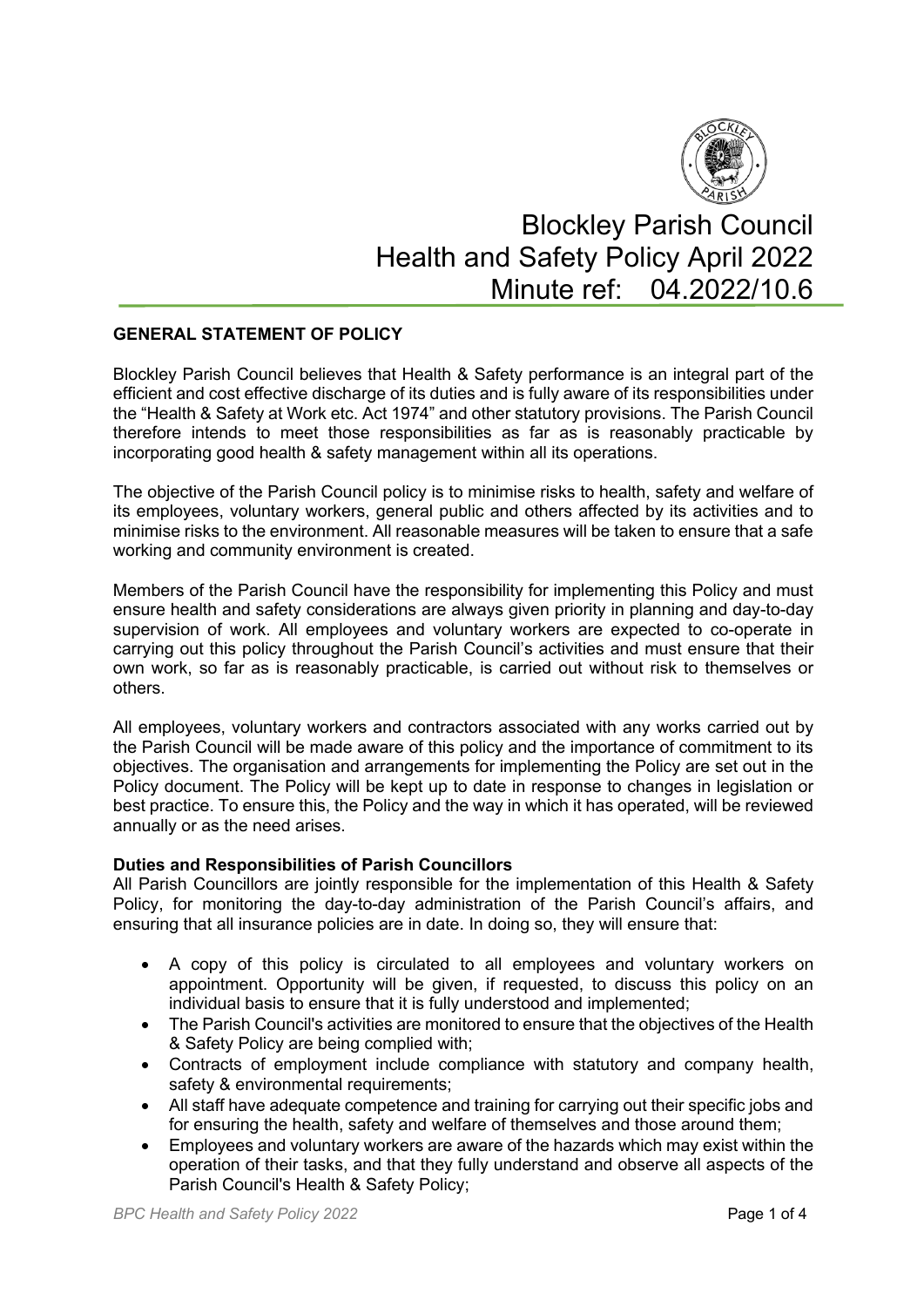- No employee or voluntary worker shall be engaged in any work activity where technical knowledge or experience is necessary to prevent danger or injury unless he or she possesses such knowledge or experience, or is under supervision of a competent person having regard to the nature of the work;
- Safe methods of work are adopted.
- All suppliers comply with Section 6 of the Health & Safety at Work Act (HASAWA) in supplying articles and substances that are safe and without risk to health when properly used and to provide information to enable them to be properly used;
- Any accidents arising out of the Parish Council's activities are recorded, reported and investigated as detailed in the accident reporting procedure;
- Regular inspections of equipment are carried out and necessary records kept;

## **Duties and Responsibilities of all Employees and Voluntary Workers**

- Employees and voluntary workers have a responsibility to conform to the Parish Council policy and with the Health & Safety at Work etc. Act 1974 and associated legislation.
- Employees and voluntary workers have a statutory duty to take reasonable care of the safety and health of themselves and others who may be affected by their acts or omissions and to cooperate with the company to enable it to fulfil statutory obligations. They should also ensure that they are physically fit and technically responsible for the work requested of them.
- Employees and voluntary workers have responsibility for properly using any safety devices involved in their work. They will not recklessly interfere with or misuse anything provided in the interests of health, safety and welfare.
- All accidents and near miss incidents shall be reported to the Parish Clerk, and recorded on a Parish Council accident form as soon after the event as possible. Employees and voluntary workers will also cooperate with the management in investigating all accidents and near misses.
- Employees and voluntary workers must request assistance or advice about any area of work that they are not familiar with.

## **Duties and Responsibilities of all Contractors**

Contractors must comply with the following:

- Any contractors employed by the Parish Council shall be responsible for conducting themselves safely at all times and in complying with the Parish Council's Health & Safety Policy.
- Any work carried out must be fully in compliance with statutory legislation and Codes of Practice to ensure the health and safety of their own employees and others on and off site.
- All tools and equipment that they bring onto site must be safe and in sound working order. All necessary guards and safety devices must be in place and necessary certificates must be available for checking.
- Any injury sustained whilst on site must be reported to the Parish Clerk immediately.
- All electrical equipment must have a valid Portable Appliance Test certificate.
- The contractor must carry public liability insurance of £5,000,000.
- Contractors must provide written risk assessments and method statements where necessary, before commencing work for or on behalf of the Parish Council.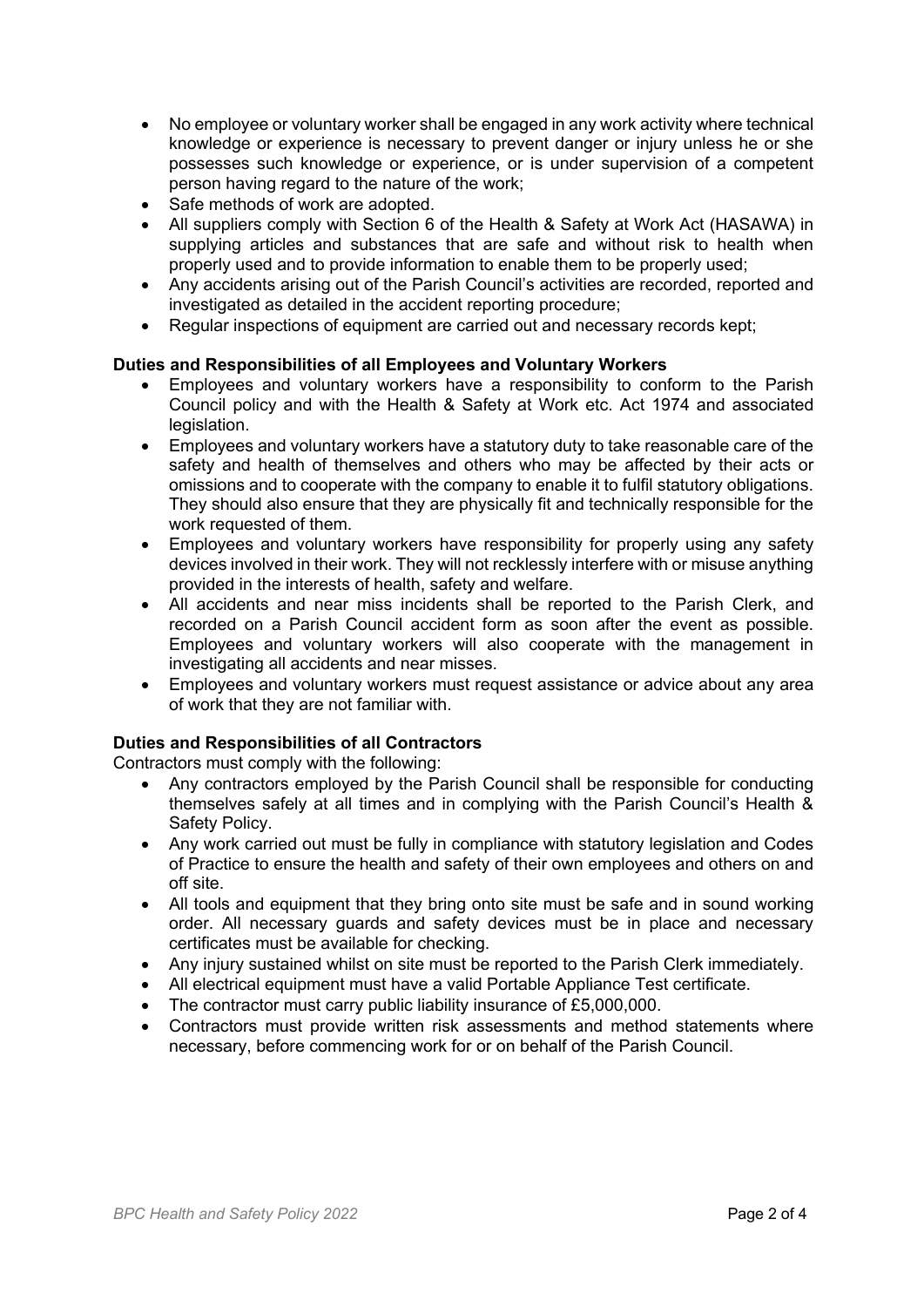## **Duties and Responsibilities to all Visitors**

The Parish Council owes a duty of care to visitors to the Parish Council controlled areas of the village. Parish Councillors will ensure so far as is reasonably practicable that safe access is available and that areas are maintained in a safe condition.

### **ARRANGEMENTS**

### **Enforcement agency**

The enforcement agency for Local Authorities is the Health & Safety Executive. Any site visit carried out by Statutory Inspectors shall be co-ordinated with the full co-operation of Parish Councillors and any recommendations carried out as soon as reasonably practicable.

## **Risk Assessments**

Generic risk assessments will be co-ordinated by the Parish Clerk for all public areas and village assets controlled by the Parish Council. These assessments will be recorded, monitored and reviewed where necessary.

## **Accident Reporting**

The Parish Clerk must be notified immediately if an accident occurs to anyone whilst on Parish Council business. This includes Parish Councillors, employees, voluntary workers, visitors, contractors etc. The Parish Clerk will provide an accident form which must be completed and returned to the Parish Clerk. The Parish Clerk will ensure that the requirements of RIDDOR (The Reporting of Injuries, Diseases and Dangerous Occurrences Regulations 1995) are complied with. Where required, accidents and near misses shall be investigated by the Parish Clerk and remedial actions recommended to the Parish Council where necessary. Where the activity which gave rise to the accident is under the control of a nominated Parish Councillor then that person shall assume the responsibilities of the Parish Clerk in the preceding paragraph.

#### **Provision and Use of Work Equipment**

If equipment provided by the employer is damaged or faulty the employee is responsible for the immediate return or report of such equipment to the employer for repair or replacement (Provision and use of Work Equipment Regulations 1998). If the equipment is lost or damaged through negligence, there is an onus on the employee to report such loss or damage immediately.

## **Procurement of Materials, Equipment & Contractors**

Anyone who purchases or hires materials, equipment or contractors on behalf of the Parish Council must ensure that they have read and fully understand this health and safety policy. All suppliers are asked to provide full information on any hazards associated with the equipment or materials supplied and any precautions required. This information must then be passed on to the Parish Clerk in order to be recorded.

#### **Violence/Personal Safety**

So as to avoid violence and aggression from members of the public or contractors, all employees and Parish Councillors should avoid getting into a confrontational situation. Always remain polite, but back off from situations that are potentially dangerous. Any incidents should be reported to the Parish Clerk who may call the police, if it is considered necessary.

#### **Inspections & Documentation Review**

An annual inspection of village assets will be carried out and the findings recorded. Any serious defects / items for attention must be actioned immediately. Activity risk assessments, the health and safety policy document and all other health and safety documentation will also be reviewed annually taking into account any changes in personnel, procedural or physical changes.